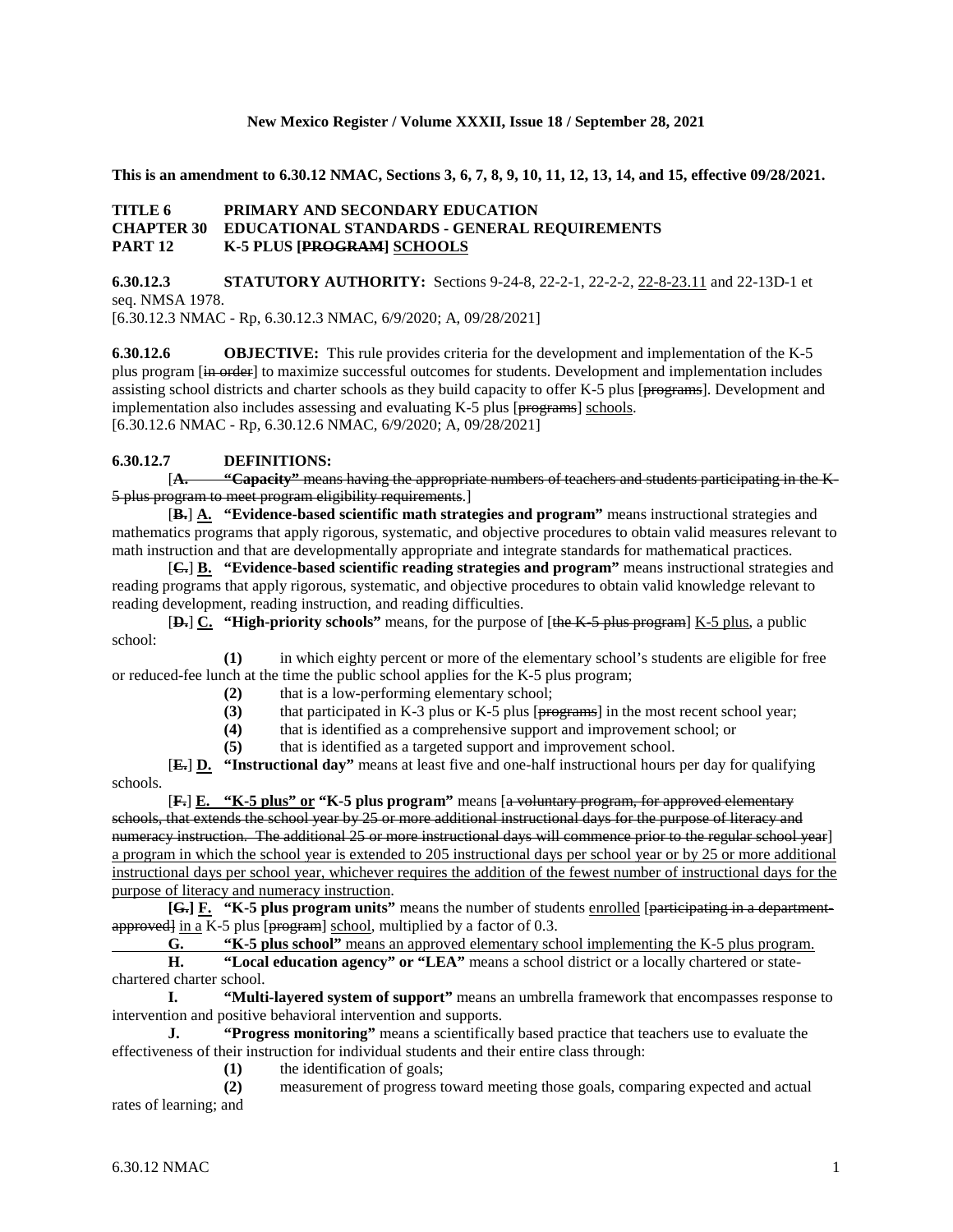**(3)** adjustments in instruction.

[**K. "School-wide"** means the program is offered as many of grade levels an elementary school has.] [**L.] J. "Screening assessment"** means the standardized assessment administered multiple times per year for all students to assess specific skills and to identify academically at-risk students.

[6.30.12.7 NMAC - Rp, 6.30.12.7 NMAC, 6/9/2020; A, 09/28/2021]

**6.30.12.8 PROGRAM DEVELOPMENT AND IMPLEMENTATION:** The department shall support schools in their capacity-building to increase participation in [the K-5 plus program] K-5 plus. Capacity-building includes professional development, curriculum development, teacher recruitment, parent and family outreach, assessment, and program design and evaluation. [6.30.12.8 NMAC - N, 6/9/2020; A, 09/28/2021]

#### **6.30.12.9 PROGRAM ELIGIBILITY: [**To be eligible for K-5 plus program units a school shall commit  $\uparrow$  +  $\uparrow$  A K-5 plus school:

**A.** shall provide 205 instructional days per school year or 25 or more additional instructional days of K-5 plus programming [prior to the start of the regular school year] per school year, whichever requires the addition of the fewest number of instructional days for a five-day school week;

**B.** shall provide a good-faith attempt to keep students who participate in [the] K-5 plus [program] with the same teacher and cohort of students for the following regular school year and minimize mid-year transfers to only those transfers that are in the best interest of the student;

**C.** shall provide K-5 plus teachers additional professional development on how young children learn to read; and

**D.** [implement the program school-wide] shall be considered an extended school calendar for all students in each participating school.

**E.** that operates a four-day school week shall provide no fewer than 175 instructional days per school year or 20 additional instructional days per school year, whichever requires the addition of the fewest number of instructional days.

[6.30.12.9 NMAC - Rp, 6.30.12.8 NMAC, 6/9/2020; A, 09/28/2021]

## **6.30.12.10 PROGRAM ELEMENT INSTRUCTION:**

A. K-5 plus [programs] schools shall [include]:

reading;

**(2)** provide instruction and intervention to students based on screening assessment data to guide instruction to meet student needs;

**(1)** provide a daily classroom schedule with time for all students to practice independent

**(3)** provide a comprehensive, evidence-based, early literacy, core basal reading program or intervention in alignment with the English language arts common core state standards established in 6.29.13.8 NMAC, which can be accessed at corestandards.org/ELA-Literacy/, that:

**(a)** [identify] identifies the concepts and skills necessary to establish the foundation of success in early reading;

**(b)** [include] includes instructional strategies that ensure children learn identified concepts and skills; and

**(c)** [include] includes key early literacy skills instruction including but not limited to phonological awareness, phonics, reading fluency, vocabulary, comprehension, and writing to support comprehension.

**(4)** provide a sequential, comprehensive, developmentally appropriate, early mathematics program that aligns with the mathematics common core state standards established in 6.29.14 NMAC that:

**(a)** [identify] identifies the concepts and skills necessary to establish the foundation of success in early mathematics; and

**(b)** [include] includes instructional strategies that ensure children learn identified concepts and skills; and

**(5)** [implementation of] implement the department's multi-layered system of supports.

**B.** K-5 plus schools shall provide intervention services in literacy and numeracy for students who are not meeting grade-level requirements.

[6.30.12.10 NMAC - Rp, 6.30.12.9 NMAC, 6/9/2020; A, 09/28/2021]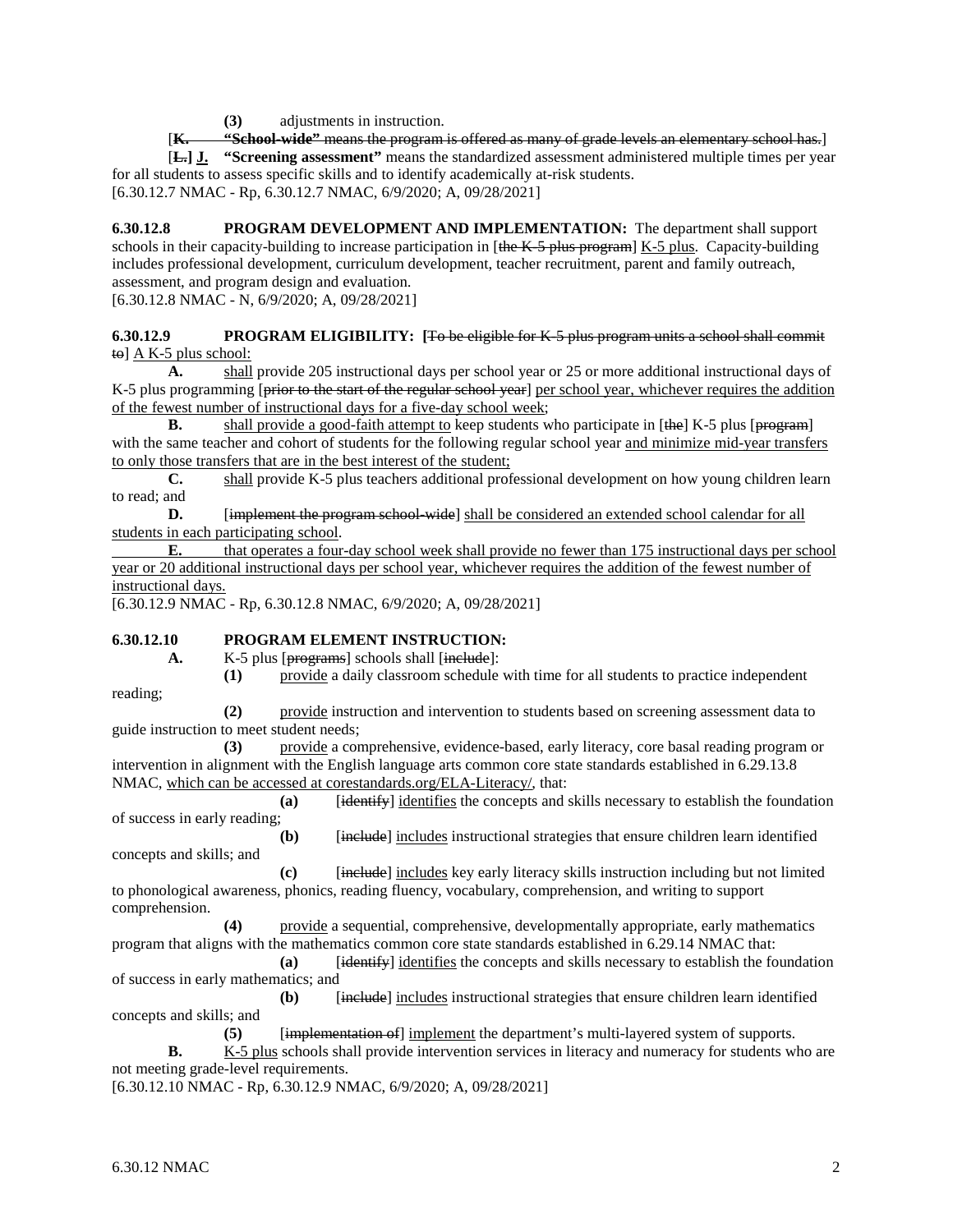**6.30.12.11 PROGRAM ELEMENT - ASSESSMENT:** K-5 plus schools shall administer a common screening assessment for student literacy that diagnoses the acquisition of reading skills, including phonemic awareness, letter knowledge, alphabetic decoding, vocabulary, spelling, comprehension and fluency at the [following times] beginning, middle, and end of the school year:

#### [**A.** beginning of the K-5 plus program;

- **B.** end of the K-5 plus program;
- **C.** beginning of the regular school year;
- **D.** middle of the regular school year; and
- **E.** end of the regular school year.]

[6.30.12.11 NMAC - Rp, 6.30.12.10 NMAC, 6/9/2020; A, 09/28/2021]

## **6.30.12.12 PROFESSIONAL DEVELOPMENT:**

**A.** The LEA shall provide professional development to K-5 plus teachers in the following areas:

**(1)** early literacy research and its implications for instruction for phonemic awareness, letter knowledge, alphabetic decoding, vocabulary, spelling, comprehension and fluency in kindergarten and grades one through five;

**(2)** best practices of culturally and linguistically responsive instruction, including instruction for English language learners; and

**(3)** best practices in early mathematics instruction.

**B.** To support successful implementation of K-5 plus [programs], the department shall develop and disseminate information on best practices in the areas of professional development, curriculum development, teacher recruitment, parent and family outreach, assessment, and program design.

[6.30.12.12 NMAC - Rp, 6.30.12.11 NMAC, 6/9/2020; A, 09/28/2021]

# **6.30.12.13 APPLICATION AND REVIEW PROCESS:**

A. Pursuant to [the K-5 Plus Act] Section 22-13D-4 NMSA 1978, the department shall review for approval all applications [for approval] to establish a K-5 plus school. Priority [will] shall be given to those schools identified as high-priority schools. The department shall approve applicants that meet the application deadlines and demonstrate the capacity to meet K-5 plus [program] requirements as set forth in statute, regulation, and department guidance, provided there is sufficient funding.

**B.** No later than October 15 of each year, a [sehool district or charter school] LEA that wishes to apply for a new K-5 plus program for the next fiscal year shall submit to the department the actual number of students who participated in its K-5 plus programs in the current calendar year and an estimate of the number of students the [sehool district or charter school] LEA expects will participate in the K-5 plus programs in the next calendar year.

**C.** No later than November 15 of each year, the department shall notify the legislature of the number of students participating in K-5 plus programs in the current school year and of the number of students projected to participate in K-5 plus programs in the next school year.

[6.30.12.13 NMAC - Rp, 6.30.12.12 NMAC, 6/9/2020; A, 09/28/2021]

## **6.30.12.14 FUNDING MECHANISMS:**

**A.** Funding for [individual school] K-5 plus [programs] schools shall be calculated based on the approved number of K-5 plus program units.

**B.** A [school district or charter school] LEA that provides [a department approved] K-5 plus [program to all elementary students] shall be eligible to generate K-5 plus program units using the total average number of elementary school students enrolled on the second and third reporting date of the previous school year. [6.30.12.14 NMAC - Rp, 6.30.12.13 NMAC, 6/9/2020; A, 09/28/2021]

# **6.30.12.15 EVALUATION AND REPORTING AND AUDITING:**

**A.** Schools shall comply with annual and interim reports as required by the department for student and program assessment and evaluation.

**B.** All students participating in K-5 plus shall be reported to the department through the department's data collection and reporting system. Required fields include [the following]:

- **(1)** daily attendance;
- **(2)** student demographic information; and
- [**(3)** services rendered under the multi-layered system of support;